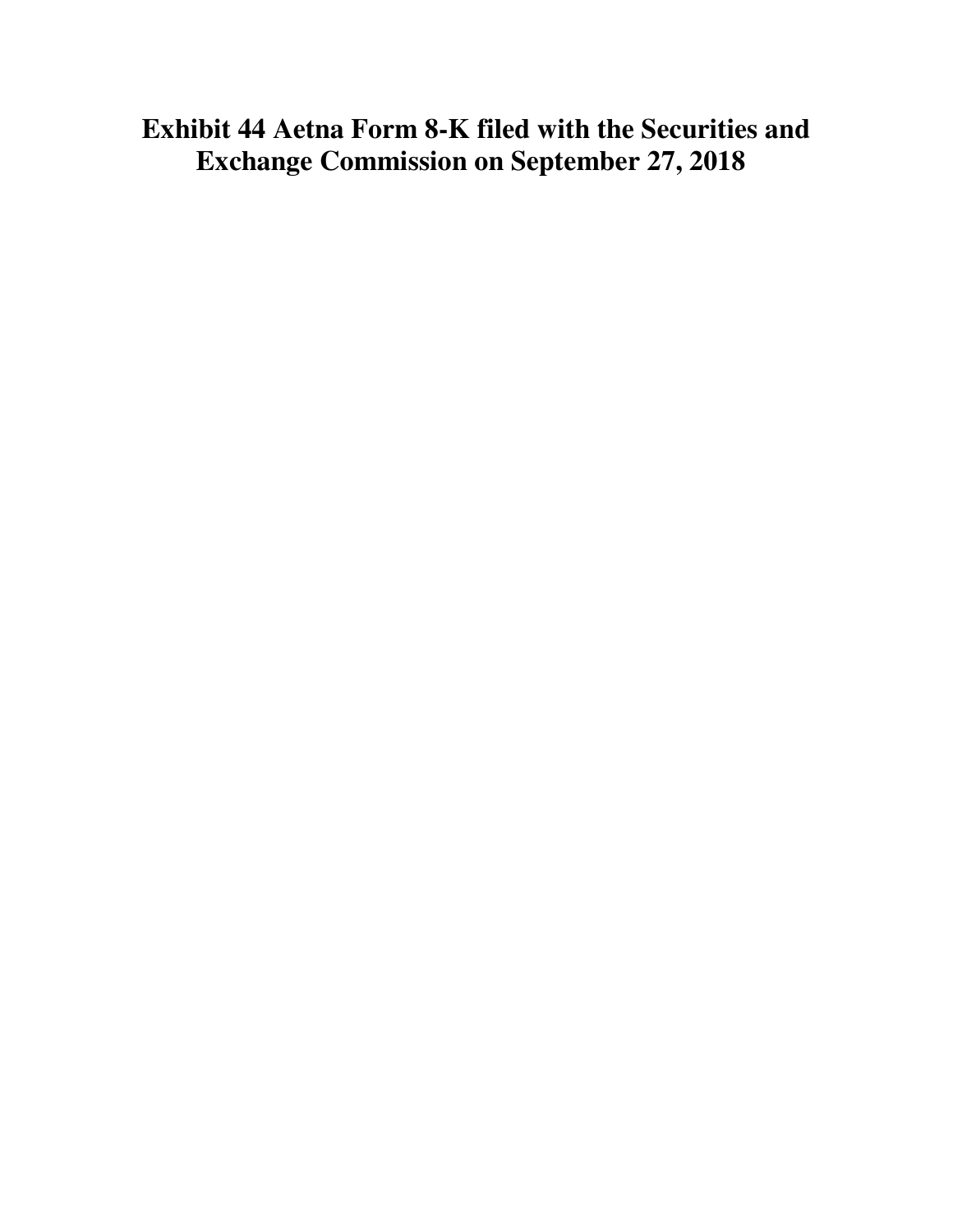## **UNITED STATES SECURITIES AND EXCHANGE COMMISSION**

**Washington, D.C. 20549**

### **FORM 8-K**

### **CURRENT REPORT Pursuant to Section 13 OR 15(d) of The Securities Exchange Act of 1934**

Date of Report (Date of earliest event reported): **September 27, 2018 (September 26, 2018)**



(Exact name of registrant as specified in its charter)

| Pennsylvania                                                 | 1-16095      | 23-2229683          |
|--------------------------------------------------------------|--------------|---------------------|
| (State or other jurisdiction of                              | (Commission) | (IRS Employer)      |
| incorporation)                                               | File Number) | Identification No.) |
|                                                              |              |                     |
| 151 Farmington Avenue, Hartford, CT                          |              | 06156               |
| (Address of principal executive offices)                     |              | (Zip Code)          |
|                                                              |              |                     |
| Registrant's telephone number, including area code:          |              | $(860)$ 273-0123    |
|                                                              |              |                     |
| Former name or former address, if changed since last report: |              | N/A                 |

Check the appropriate box below if the Form 8-K filing is intended to simultaneously satisfy the filing obligation of the registrant under any of the following provisions:

Written communications pursuant to Rule 425 under the Securities Act (17 CFR 230.425)

O Soliciting material pursuant to Rule 14a-12 under the Exchange Act (17 CFR 240.14a-12)

Pre-commencement communications pursuant to Rule 14d-2(b) under the Exchange Act (17 CFR 240.14d-2(b))

Pre-commencement communications pursuant to Rule 13e-4(c) under the Exchange Act (17 CFR 240.13e-4(c))

Indicate by check mark whether the registrant is an emerging growth company as defined in Rule 405 of the Securities Act of 1933 (§230.405 of this chapter) or Rule 12b-2 of the Securities Exchange Act of 1934 (§240.12b-2 of this chapter).

Emerging growth company

If an emerging growth company, indicate by check mark if the registrant has elected not to use the extended transition period for complying with any new or revised financial accounting standards provided pursuant to Section 13(a) of the Exchange Act. O

 $\blacksquare$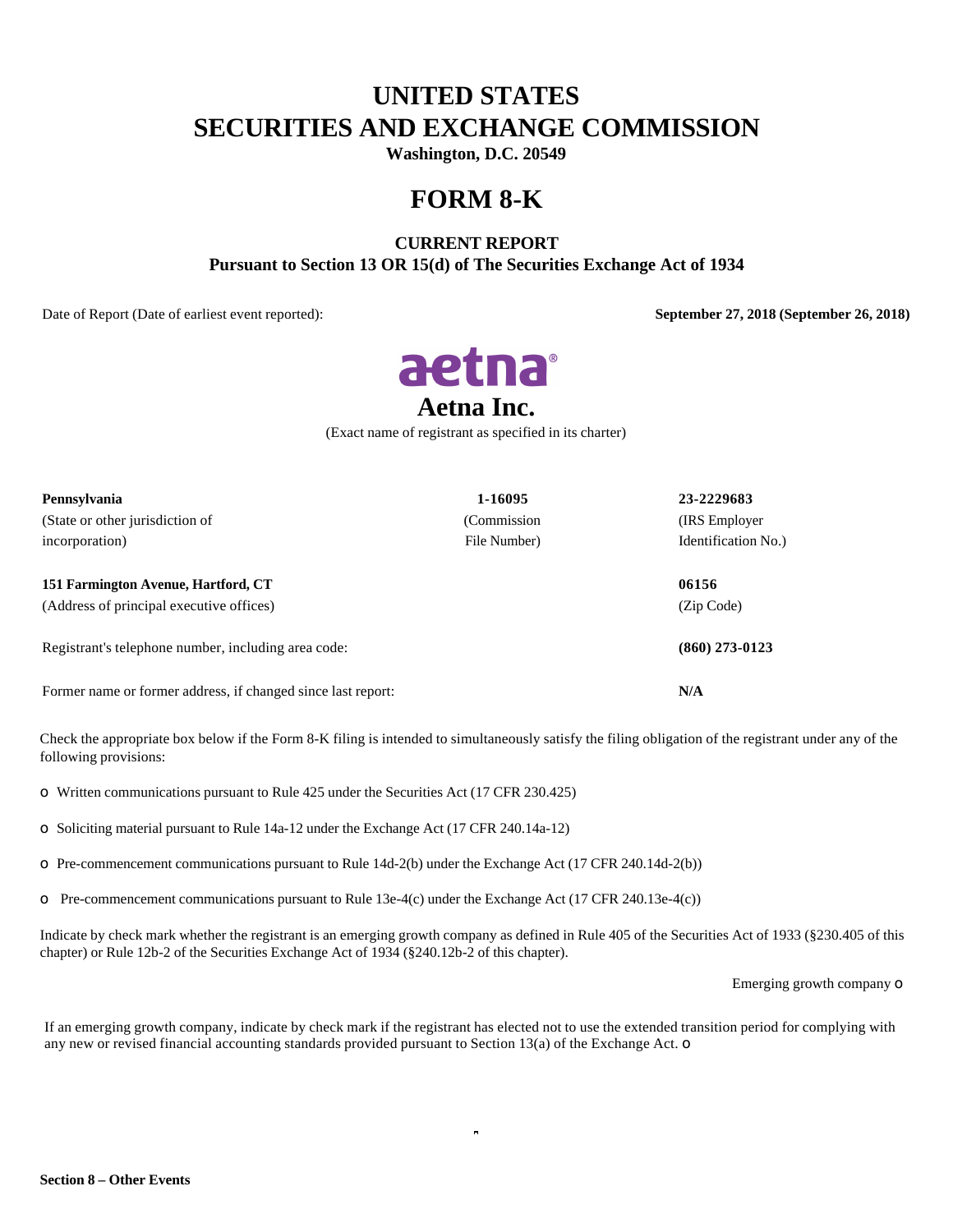#### **Item 8.01 Other Events.**

On September 26, 2018, Aetna Inc. ("Aetna") entered into an asset purchase agreement and related agreements with a subsidiary of WellCare Health Plans, Inc. ("WellCare") pursuant to which WellCare has agreed to acquire Aetna's entire standalone Medicare Part D prescription drug plan business (the "Divestiture") effective 11:59 p.m. on December 31, 2018. The business to be divested had an aggregate of approximately 2.2 million members at June 30, 2018. The Divestiture does not affect Aetna's individual or group Medicare Advantage, Medicare Advantage Part D or Medicare Supplement products or plans. Aetna will provide administrative services to, and retain the financial results of, the divested business through 2019. The purchase price is not material to Aetna. Closing of the Divestiture is subject to the closing of CVS Health Corporation's ("CVS Health's") proposed acquisition of Aetna (the "CVS Health Transaction"), regulatory approvals and other customary closing conditions.

Completion of the CVS Health Transaction remains subject to federal and certain state regulatory approvals required in connection with the acquisition, including by the United States Department of Justice (the "DOJ") and approvals from certain state departments of insurance and similar regulators, and the satisfaction of all closing conditions. The companies are working with the regulators in the remaining jurisdictions to obtain clearance for the CVS Health Transaction.

Aetna believes the Divestiture is a significant step toward completing the DOJ's review of the CVS Health Transaction. Aetna and CVS Health continue to engage in productive discussions with the DOJ. Aetna's expectations regarding the timing of the closing of the CVS Health Transaction remain unchanged.

#### **Cautionary Statement Regarding Forward-Looking Statements**

This Current Report on Form 8-K contains forward-looking statements within the meaning of Section 27A of the Securities Act of 1933, as amended, and Section 21E of the Securities Exchange Act of 1934, as amended. You can generally identify forward-looking statements by the use of forwardlooking terminology such as "anticipate," "believe," "can," "continue," "could," "estimate," "evaluate," "expect," "explore," "forecast," "guidance," "intend," "likely," "may," "might," "outlook," "plan," "potential," "predict," "probable," "project," "seek," "should," "view," or "will," or the negative thereof or other variations thereon or comparable terminology. These forward-looking statements are only predictions and involve known and unknown risks and uncertainties, many of which are beyond Aetna's control.

Statements in this Current Report on Form 8-K that are forward-looking, including Aetna's projections as to the effective time and closing of its transaction with a subsidiary of WellCare Health Plans, Inc. (the "Divestiture"), the significance of the Divestiture as a step toward completing the United States Department of Justice's (the "DOJ's") review of CVS Health Corporation's ("CVS Health's") proposed acquisition of Aetna (the "CVS Health Transaction"), the timing of the closing of the CVS Health Transaction and the time necessary to obtain the regulatory approvals required to complete the CVS Health Transaction and/or the Divestiture, are based on management's estimates, assumptions and projections, and are subject to significant uncertainties and other factors, many of which are beyond Aetna's control. Important risk factors related to the CVS Health Transaction and/or the Divestiture could cause actual future results and other future events to differ materially from those currently estimated by management, including, but not limited to: the timing to consummate the CVS Health Transaction; the timing to consummate the Divestiture; the risk that the DOJ, the Centers for Medicare & Medicaid Services ("CMS") and/or another regulator may not approve the CVS Health Transaction and/or the Divestiture or allow it to proceed; the risk that a regulatory approval or clearance that may be required for the CVS Health Transaction and/or the Divestiture, including by the DOJ or CMS, is delayed or is obtained subject to conditions that are not anticipated; the risk that a condition to the closing of the CVS Health Transaction and/or the Divestiture may not be satisfied; and the diversion of and attention of management of both CVS Health and Aetna on transaction-related issues.

In addition, this Current Report on Form 8-K may contain forward-looking statements regarding Aetna's business, financial condition and/or results of operations. These forward-looking statements also involve risks, uncertainties and assumptions, some of which may not be presently known to Aetna or that Aetna currently believes to be immaterial, that may cause Aetna's actual results to differ materially from those expressed in the forward-looking statements and/or adversely impact Aetna's businesses, CVS Health's ability to complete the CVS Health Transaction, WellCare Health Plans, Inc.'s or its subsidiary's (collectively, "WellCare's") ability to complete the Divestiture and/or CVS Health's ability to realize the expected benefits from the CVS Health Transaction. Should any risks and/or uncertainties develop into actual events, these developments could have a material adverse effect on the CVS Health Transaction, the Divestiture and/or CVS Health or Aetna, CVS Health's ability to successfully complete the CVS Health Transaction and/or realize the expected benefits from the CVS Health Transaction and/or WellCare's ability to successfully complete the Divestiture. Additional information concerning the risks, uncertainties and

 $\blacksquare$ 

assumptions described above can be found in Aetna's filings with the SEC, including the risk factors discussed in "Item 1A. Risk Factors" in Aetna's most recent Annual Report on Form 10-K, as updated by Aetna's Quarterly Reports on Form 10-Q and future filings with the SEC.

No assurances can be given that any of the events anticipated by the forward-looking statements will transpire or occur, or if any of them do occur, what impact they will have on the completion of the CVS Health Transaction and/or the Divestiture and/or Aetna's results of operations, financial condition and/or cash flows. You are cautioned not to place undue reliance on Aetna's forward-looking statements. These forward-looking statements are and will be based on management's then-current views and assumptions regarding future events and operating performance, and are applicable only as of the dates of such statements. Aetna does not assume any duty to update or revise forward-looking statements, whether as a result of new information, future events or otherwise, as of any future date.